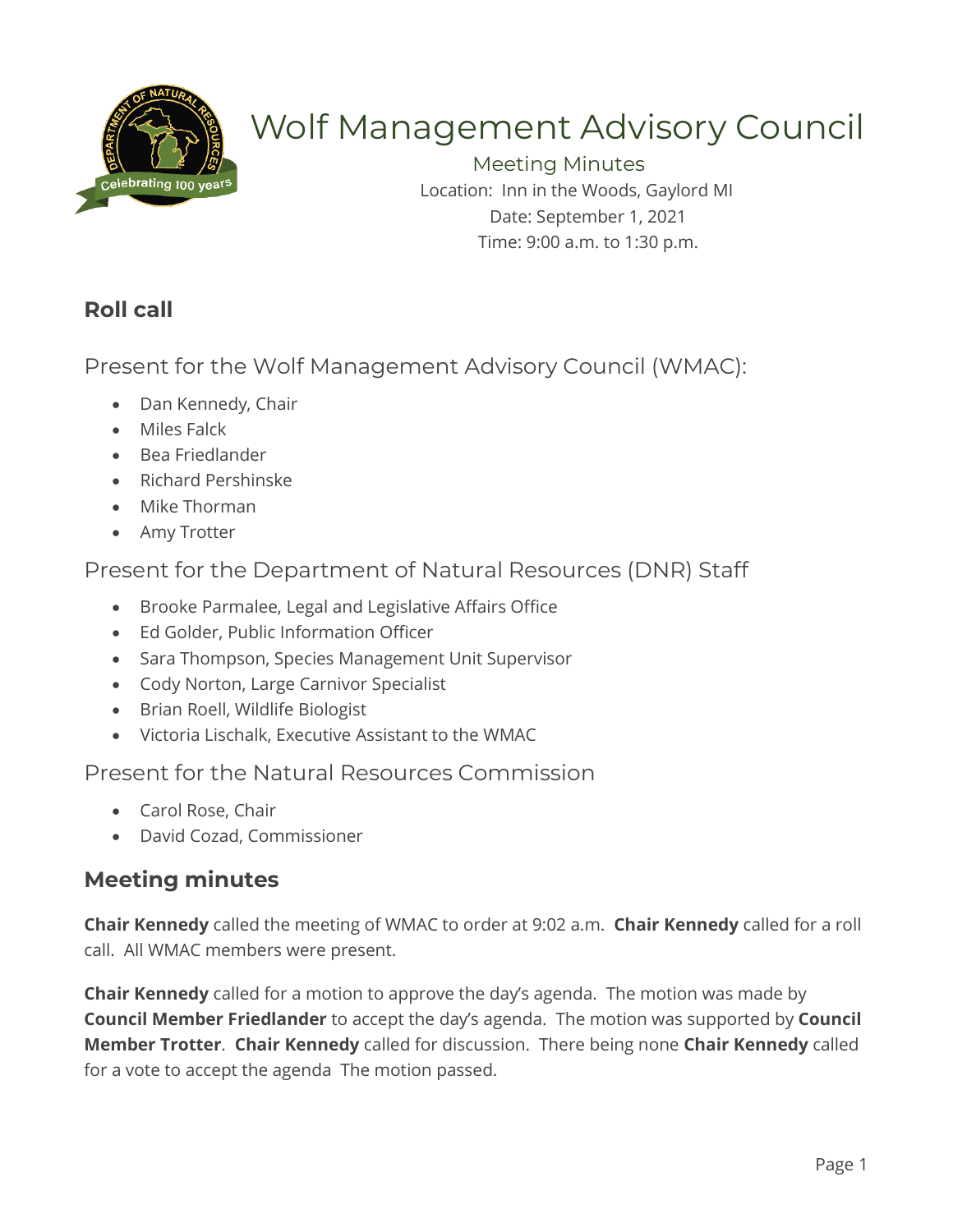**Chair Kennedy** called for a motion to approve the minutes from the August 4, 2021 meeting. The motion was made by **Council Member Thorman** to accept minutes. The motion was supported by **Council Member Trotter**. **Chair Kennedy** called for discussion. **Council Member Trotter**  asked if her edits were incorporated. The edits were incorporated except for the request to add DNR staff that were present at the meeting. Only staff that were engaged in the meeting were listed. **Council Member Friedlander** questioned the information regarding the motion for the majority and minority recommendations from the WMAC – "*Chair Kennedy requested a motion for a motion that all recommendations by the WMAC be by majority vote and we would offer the opportunity for a minority report included in the final report.*" **Council Member Friedlander** would like the September meeting minutes to clarify that the minority reports, in some instances, may not always be reflected within the recommendations. **Chair Kennedy** clarified the motion with an example – when the WMAC discusses a recommendation, the WMAC then takes a vote that for the recommendation, the vote is 4-2. The WMAC would provide the recommendation that passed by majority vote. The recommendation that was voted by the minority vote would be included but would be provided separately from the recommendation supported by the majority vote. **Chair Kennedy** called for a vote to accept the minutes. The motion passed. **Council Member Friedlander** abstained for the reasons stated.

## Presentations

Wolf Management Advisory Council Updates

- a. Science-Based Management
	- i. DNR's Wolf Survey (*Brian Roell, DNR)*
- b. Review and Update Policy
	- i. Overview of 2015 wolf management plan update (*Cody Norton, DNR*)
	- ii. Overview of the Process to Gather Data on Wolf Interactions *(Cody Norton, DNR)*

**Chair Kennedy** requested a 10-minute break at 11:21. The WMAC returned from a break at 11:34.

Public Comment: Victoria Lischalk read the official timekeeping procedures and guidelines for the meeting's public appearances which began at 11:37.

a. 10 Minute Comments

Jim Hoy – small group Jim Hammill – small group Nicole Biber - Anishinaabe Caucus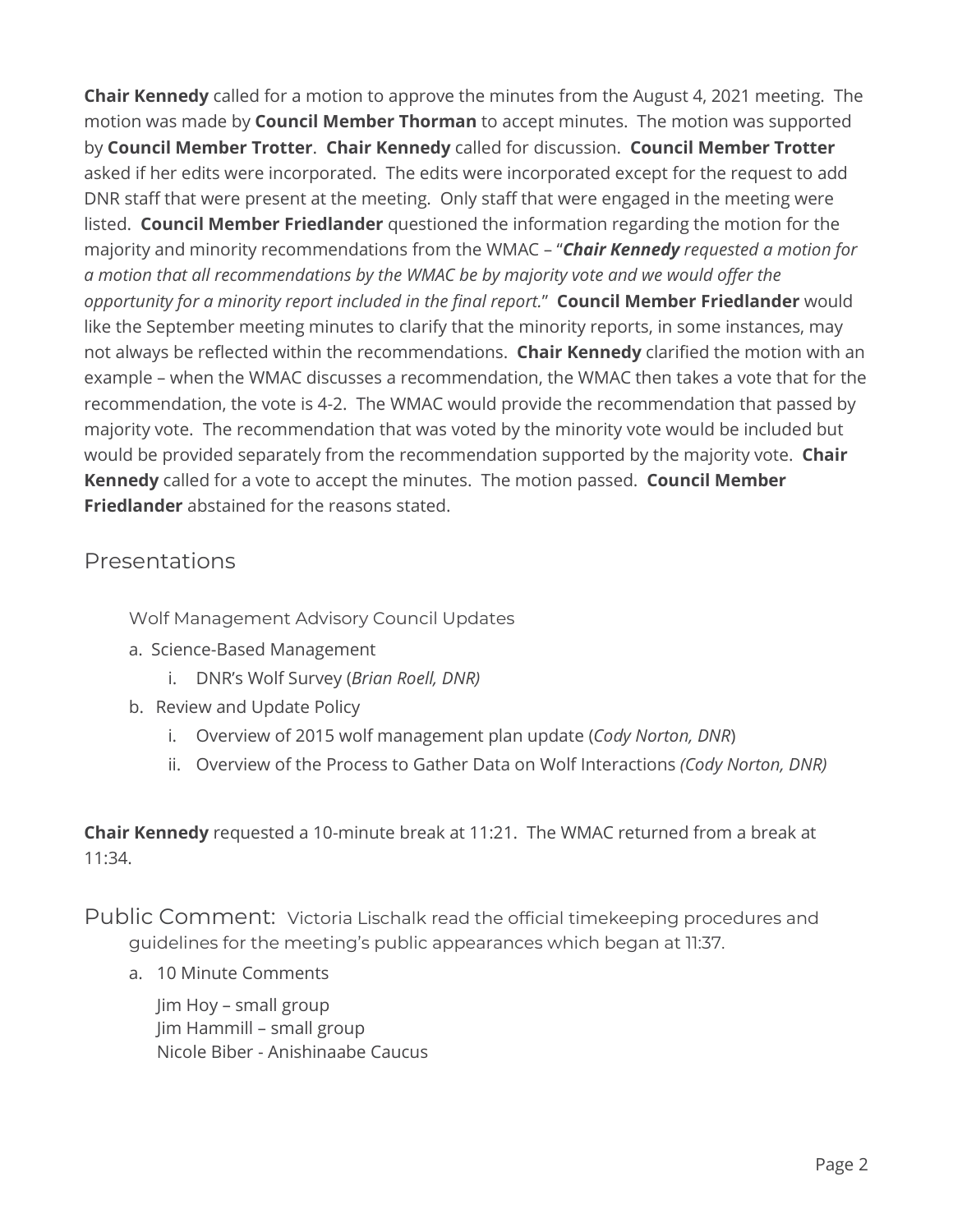b. 5 Minute Comments

Jordan Hoover Nancy Warren Jeremy Applekamp Nichole Biber Renae Bradley Gary Gorniak Steve Dey Wallace Mathew

c. 3 Minute Comments Kathi Mitchell Jim Ballard Jim Wale Gael Sanchez Daniel Barkman Clinton Seawright Matt Dagenais Jeff Kerns Mike Leonard Larry Higgins Dave Barkman

**Chair Kennedy** adjourned the portion of the public appearance at 1:02 p.m. The WMAC returned from lunch break at 2:05.

#### New Business

- a. Wolf Population Survey
- b. 2015 Wolf Management Plan Review
- c. Reporting Wolf Interactions

The WMAC discussed recommendations that may be submitted regarding the New Business items. The recommendations will be further discussed and voted on at the October meeting.

#### Old Business

a. Review the WMAC Public Comment Guidelines – **Chair Kennedy** asked for a motion to change item #4 the word "several" to a specific number. **Council Member Trotter** made a motion to change public appearance guidelines, for consideration during the October meeting, to be revised to say - in instances where there are three (3) or more speakers on the same topic. **Council Member Thorman** supported the motion**. Chair Kennedy**